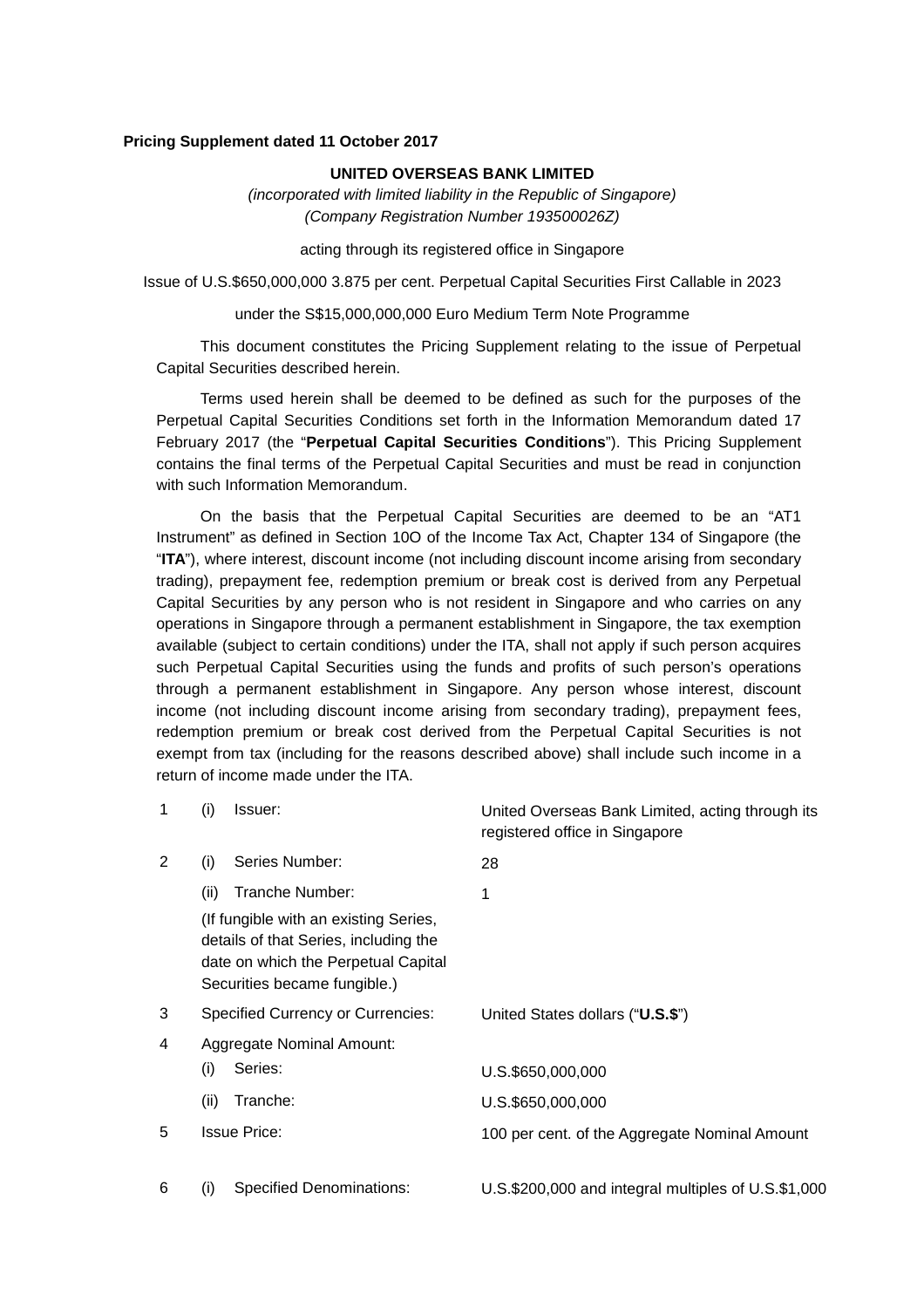|    |                                                             |                                                                               | in excess thereof     |                                                                                                                                                                     |  |
|----|-------------------------------------------------------------|-------------------------------------------------------------------------------|-----------------------|---------------------------------------------------------------------------------------------------------------------------------------------------------------------|--|
|    | (ii)                                                        | <b>Calculation Amount</b>                                                     | $U.S.$ \$1,000        |                                                                                                                                                                     |  |
| 7  | (i)                                                         | <b>Issue Date:</b>                                                            |                       | 19 October 2017                                                                                                                                                     |  |
|    | (ii)                                                        | <b>Distribution Commencement</b><br>Date                                      | <b>Issue Date</b>     |                                                                                                                                                                     |  |
| 8  |                                                             | <b>Distribution</b>                                                           |                       |                                                                                                                                                                     |  |
|    | (i)                                                         | <b>Distribution Basis:</b>                                                    |                       | From (and including):                                                                                                                                               |  |
|    |                                                             |                                                                               |                       | the Distribution Commencement Date to<br>(but excluding) the First Reset Date (as<br>defined below), at the Initial Distribution<br>Rate;                           |  |
|    |                                                             |                                                                               |                       | the First Reset Date and each Reset Date<br>falling thereafter to (but excluding) the<br>immediately following Reset Date, the<br><b>Reset Distribution Rate.</b>   |  |
|    |                                                             |                                                                               |                       | (further particulars specified below)                                                                                                                               |  |
|    | (i)                                                         | <b>Distribution Stopper (Perpetual</b><br>Capital Securities Condition 5(f)): | Applicable            |                                                                                                                                                                     |  |
| 9  |                                                             | Redemption/Payment Basis:                                                     | Redemption at par     |                                                                                                                                                                     |  |
| 10 |                                                             | Change of Distribution or<br><b>Redemption/Payment Basis</b>                  | See paragraph 8 above |                                                                                                                                                                     |  |
| 11 |                                                             | Call Options:                                                                 | <b>Issuer Call</b>    |                                                                                                                                                                     |  |
|    |                                                             |                                                                               |                       | (further particulars specified below)                                                                                                                               |  |
| 12 | Listing:                                                    |                                                                               | SGX-ST                |                                                                                                                                                                     |  |
| 13 | Method of distribution:                                     |                                                                               | Syndicated            |                                                                                                                                                                     |  |
|    |                                                             | PROVISIONS RELATING TO DISTRIBUTION (IF ANY) PAYABLE                          |                       |                                                                                                                                                                     |  |
| 14 | <b>Fixed Rate Perpetual Capital Security</b><br>Provisions: |                                                                               | Applicable            |                                                                                                                                                                     |  |
|    | (i)                                                         | Rate(s) of Distribution:                                                      |                       |                                                                                                                                                                     |  |
|    |                                                             | (a) Initial Distribution Rate:                                                | in arrear             | 3.875 per cent. per annum payable semi-annually                                                                                                                     |  |
|    |                                                             | (b) Reset                                                                     | Applicable            |                                                                                                                                                                     |  |
|    |                                                             | (A) First Reset Date:                                                         |                       | 19 October 2023                                                                                                                                                     |  |
|    |                                                             | (B) Reset Date(s):                                                            |                       | The First Reset Date and each date falling every<br>five years after the First Reset Date, not adjusted<br>for non-Business Days                                    |  |
|    |                                                             |                                                                               |                       | The determination of the Reset Distribution Rate<br>shall be calculated on the second Business Day<br>prior to such Reset Date in accordance with<br>Condition 4(f) |  |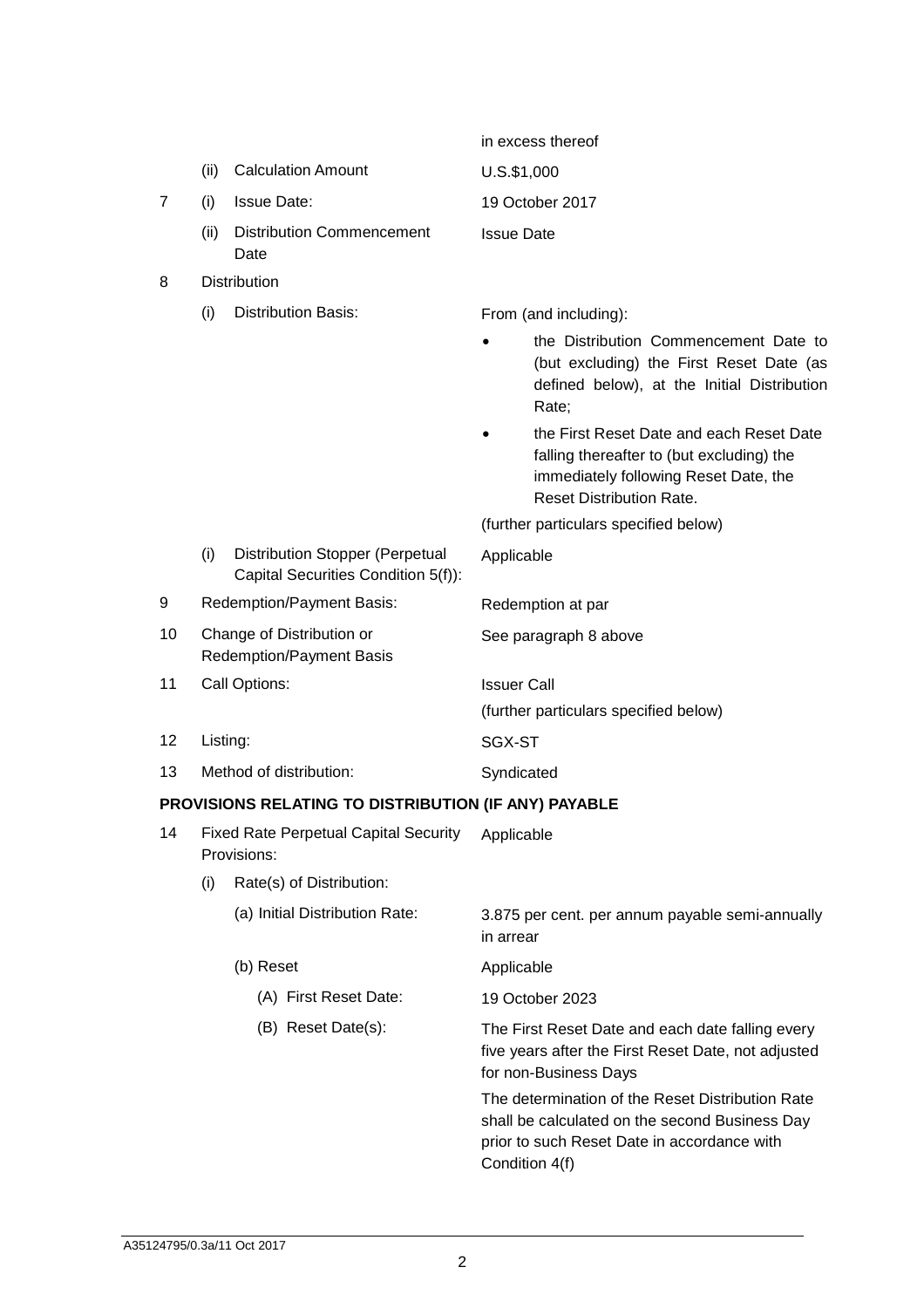|    |       | (C) Relevant Rate:                                                                                                                     | published<br>(a)<br>(b)<br>(c) | 5-year U.S. Dollar Swap Rate, where:<br>"U.S. Dollar Swap Rate" means USD-ISDAFIX3-<br>Swap Rate, as defined in the 2006 Definitions as<br>the<br>by<br>International<br>Swap<br>and<br>Derivatives Association, Inc., and where:<br>"Designated Maturity" means 5 years;<br>"Reset Date" has the meaning as set out<br>in item $14(i)(b)(B)$ above; and<br>references to "Reuters Screen ISDAFIX3<br>Page" are deemed to be replaced with<br>references to "Reuters Screen ICESWAP<br>- USDSFIX Page (or any substitute page<br>thereof from time to time)" |
|----|-------|----------------------------------------------------------------------------------------------------------------------------------------|--------------------------------|--------------------------------------------------------------------------------------------------------------------------------------------------------------------------------------------------------------------------------------------------------------------------------------------------------------------------------------------------------------------------------------------------------------------------------------------------------------------------------------------------------------------------------------------------------------|
|    |       | (D) Initial Spread:                                                                                                                    | 1.794 per cent.                |                                                                                                                                                                                                                                                                                                                                                                                                                                                                                                                                                              |
|    | (ii)  | <b>Distribution Period:</b>                                                                                                            |                                | Each period from and including a Distribution<br>Payment Date to (but excluding) the subsequent<br>Distribution Payment Date, except that the first<br>Distribution Period will commence on (and<br>include) the Issue Date                                                                                                                                                                                                                                                                                                                                  |
|    | (iii) | Distribution Payment Date(s):                                                                                                          | April 2018                     | 19 April and 19 October in each year commencing<br>on the Distribution Payment Date falling on 19                                                                                                                                                                                                                                                                                                                                                                                                                                                            |
|    | (iv)  | <b>Fixed Distribution Amount:</b>                                                                                                      | Not Applicable                 |                                                                                                                                                                                                                                                                                                                                                                                                                                                                                                                                                              |
|    | (v)   | Broken Amount(s):                                                                                                                      | Not Applicable                 |                                                                                                                                                                                                                                                                                                                                                                                                                                                                                                                                                              |
|    | (vi)  | Day Count Fraction:                                                                                                                    | 30/360                         |                                                                                                                                                                                                                                                                                                                                                                                                                                                                                                                                                              |
|    |       | (vii) Other terms relating to the<br>method of calculating Distribution<br>for Fixed Rate Perpetual Capital<br>Securities:             | Not Applicable                 |                                                                                                                                                                                                                                                                                                                                                                                                                                                                                                                                                              |
| 15 |       | <b>Floating Rate Perpetual Capital</b><br><b>Securities Provisions:</b>                                                                | Not Applicable                 |                                                                                                                                                                                                                                                                                                                                                                                                                                                                                                                                                              |
|    |       | PROVISIONS RELATING TO REDEMPTION                                                                                                      |                                |                                                                                                                                                                                                                                                                                                                                                                                                                                                                                                                                                              |
| 16 |       | Call Option:                                                                                                                           | Applicable                     |                                                                                                                                                                                                                                                                                                                                                                                                                                                                                                                                                              |
|    | (i)   | Optional Redemption Date(s):                                                                                                           | Date thereafter                | First Reset Date and each Distribution Payment                                                                                                                                                                                                                                                                                                                                                                                                                                                                                                               |
|    | (ii)  | <b>Optional Redemption Amount(s)</b><br>of each Perpetual Capital<br>Security and method, if any, of<br>calculation of such amount(s): |                                | U.S.\$1,000 per Calculation Amount                                                                                                                                                                                                                                                                                                                                                                                                                                                                                                                           |
|    | (iii) | If redeemable in part:                                                                                                                 |                                |                                                                                                                                                                                                                                                                                                                                                                                                                                                                                                                                                              |
|    |       | Minimum Redemption<br>Amount:                                                                                                          | Not Applicable                 |                                                                                                                                                                                                                                                                                                                                                                                                                                                                                                                                                              |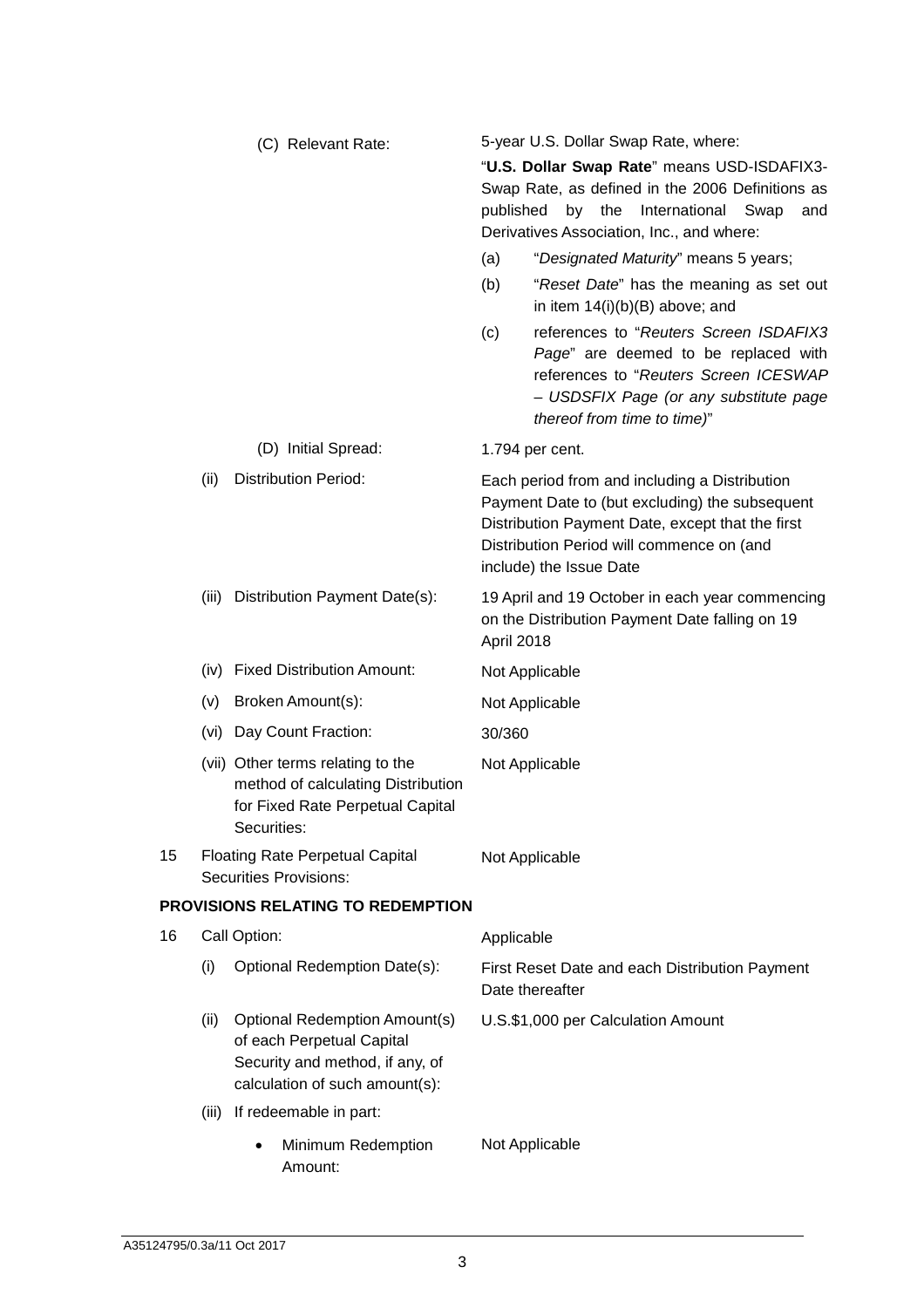|    | <b>Maximum Redemption</b><br>Amount:                                                                                                                                                                                                                                                           | Not Applicable                     |
|----|------------------------------------------------------------------------------------------------------------------------------------------------------------------------------------------------------------------------------------------------------------------------------------------------|------------------------------------|
|    | (iv) Notice period:                                                                                                                                                                                                                                                                            | In accordance with Condition 6(d)  |
| 17 | Variation instead of Redemption<br>(Perpetual Capital Securities<br>Condition 6(f)):                                                                                                                                                                                                           | Applicable                         |
| 18 | Final Redemption Amount of each<br><b>Perpetual Capital Security:</b>                                                                                                                                                                                                                          | U.S.\$1,000 per Calculation Amount |
| 19 | <b>Early Redemption Amount</b>                                                                                                                                                                                                                                                                 |                                    |
|    | Early Redemption Amount(s) per<br>Calculation Amount payable on<br>redemption for taxation reasons or a<br>Change of Qualification Event and/or<br>the method of calculating the same (if<br>required or if different from that set<br>out in the Perpetual Capital Securities<br>Conditions): | U.S.\$1,000 per Calculation Amount |

# **PROVISIONS RELATING TO LOSS ABSORPTION**

| 20 | <b>Loss Absorption Measure: Write</b> | Write Down Applicable |
|----|---------------------------------------|-----------------------|
|    | Down on a Loss Absorption Event       |                       |
|    | (Perpetual Capital Securities         |                       |
|    | Condition 7(a))                       |                       |

# **GENERAL PROVISIONS APPLICABLE TO THE PERPETUAL CAPITAL SECURITIES**

| 21 |                                                                               | Form of Perpetual Capital Securities: | Registered                                                                                                                                                                                                                                                           |
|----|-------------------------------------------------------------------------------|---------------------------------------|----------------------------------------------------------------------------------------------------------------------------------------------------------------------------------------------------------------------------------------------------------------------|
| 22 | Financial Centre(s) or other special<br>provisions relating to Payment Dates: |                                       | London, New York City, Singapore                                                                                                                                                                                                                                     |
| 23 | Other terms or special conditions:                                            |                                       | Not Applicable                                                                                                                                                                                                                                                       |
|    |                                                                               | <b>DISTRIBUTION</b>                   |                                                                                                                                                                                                                                                                      |
| 24 | (i)                                                                           | If syndicated, names of<br>Managers:  | Credit Suisse (Singapore) Limited, Deutsche Bank<br>AG, Singapore Branch, The Hongkong and<br>Shanghai Banking Corporation Limited and United<br><b>Overseas Bank Limited</b>                                                                                        |
|    | (ii)                                                                          | Stabilising Manager (if any):         | Not Applicable                                                                                                                                                                                                                                                       |
| 25 |                                                                               | If non-syndicated, name of Dealer:    | Not Applicable                                                                                                                                                                                                                                                       |
| 26 | Additional selling restrictions:                                              |                                       | Singapore: The Perpetual Capital Securities shall<br>not be offered or sold, or to be made the subject<br>to an invitation for subscription or purchase, to the<br>Issuer or any of its banking group entities or<br>associates (each as defined in MAS Notice 637), |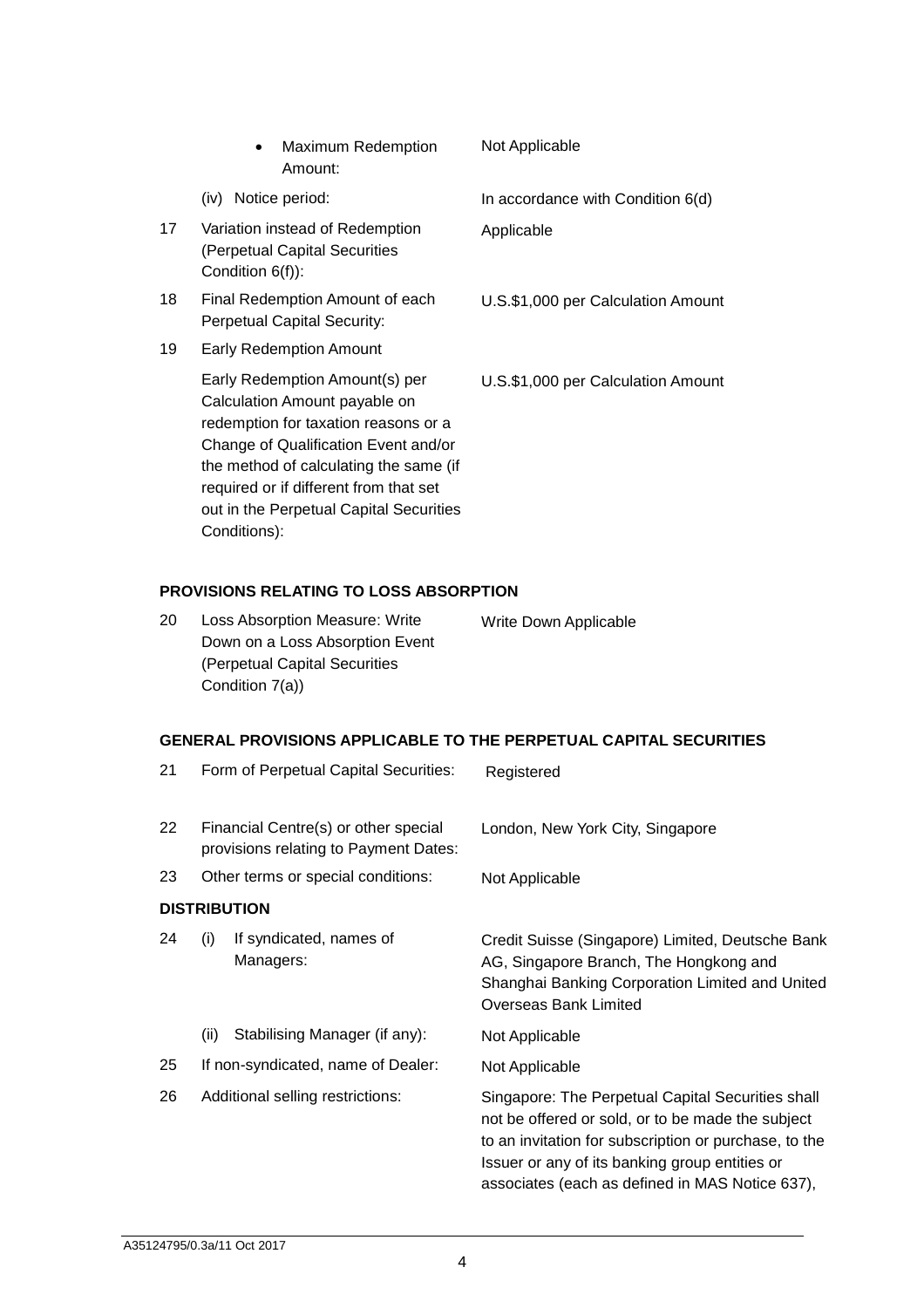unless with the prior approval of MAS

| <b>OPERATIONAL INFORMATION</b> |                                                                                                                                                                                                                            |                                                                                                                                                                                                                      |  |
|--------------------------------|----------------------------------------------------------------------------------------------------------------------------------------------------------------------------------------------------------------------------|----------------------------------------------------------------------------------------------------------------------------------------------------------------------------------------------------------------------|--|
| 27                             | ISIN Code:                                                                                                                                                                                                                 | XS1699845068                                                                                                                                                                                                         |  |
| 28                             | Common Code:                                                                                                                                                                                                               | 169984506                                                                                                                                                                                                            |  |
| 29                             | <b>CMU Instrument Number:</b>                                                                                                                                                                                              | Not Applicable                                                                                                                                                                                                       |  |
| 30                             | Any clearing system(s) other than The<br>Central Depository (Pte) Limited, The<br>Central Moneymarkets Unit Service,<br>Euroclear Bank SA/NV and<br>Clearstream Banking S.A. and the<br>relevant identification number(s): | Not Applicable. The Perpetual Capital Securities<br>will be cleared through Euroclear Bank SA/NV<br>and Clearstream Banking S.A.                                                                                     |  |
| 31                             | Delivery:                                                                                                                                                                                                                  | Delivery against payment                                                                                                                                                                                             |  |
| 32                             | Additional Paying Agent(s) (if any):                                                                                                                                                                                       | Not Applicable                                                                                                                                                                                                       |  |
|                                |                                                                                                                                                                                                                            |                                                                                                                                                                                                                      |  |
|                                | <b>GENERAL</b>                                                                                                                                                                                                             |                                                                                                                                                                                                                      |  |
| 33                             | Governing Law:                                                                                                                                                                                                             | English Law save that the provisions in Perpetual<br>Capital Securities Conditions 3(a), 3(b), 3(c), 3(d),<br>7, 11(b) and 11(c) shall be governed by, and<br>construed in accordance with, the laws of<br>Singapore |  |
| 34                             | Applicable governing document:                                                                                                                                                                                             | Amended and Restated Trust Deed dated 17<br>February 2017                                                                                                                                                            |  |

## **PURPOSE OF PRICING SUPPLEMENT**

This Pricing Supplement comprises the final terms required for issue and admission to trading on the Singapore Exchange Securities Trading Limited of the Perpetual Capital Securities described herein pursuant to the S\$15,000,000,000 Euro Medium Term Note Programme of United Overseas Bank Limited

### **RESPONSIBILITY**

The Issuer accepts responsibility for the information contained in this Pricing Supplement.